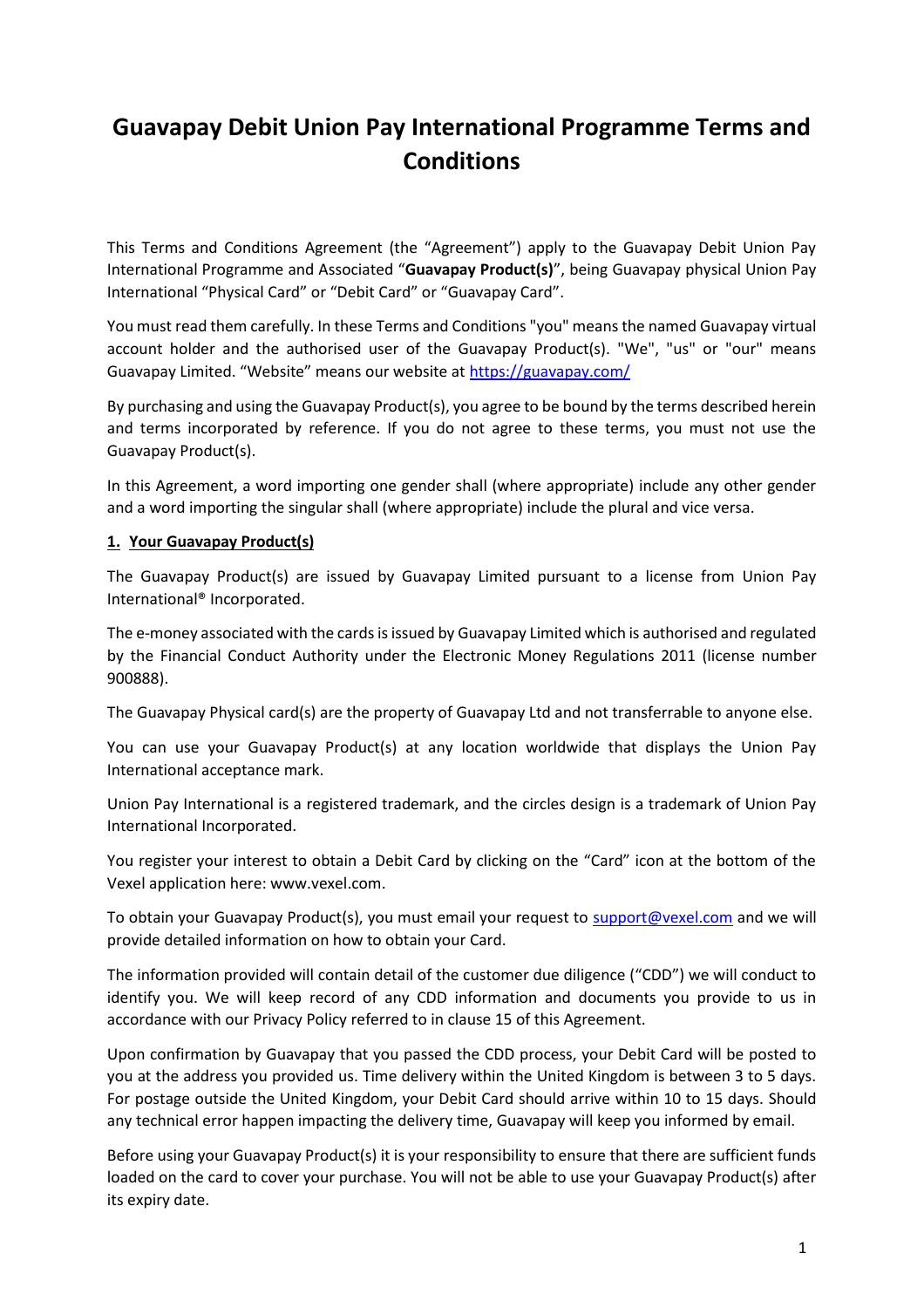Your Guavapay Product(s) are not credit instruments.

# **2. Applying for and activating your Guavapay Product(s)**

To apply for a Guavapay Product(s), you must be at least 18 years old. We will require evidence of identity and place of residence. We may ask you to provide some documentary evidence to prove this and/or we may carry out checks on you electronically. If you apply for or are issued with a Physical card you must sign the signature strip on the back of the card as soon as it is received.

By using Guavapay Product(s), you are agreeing to these terms and conditions.

# **3. Loading your Debit Card**

You can load your Debit Card by logging into your account profile at [www.vexel.com](http://www.vexel.com/) using the credentials sent to you via email following successful completion of the due diligence requirements. The amount you can load onto your Debit Card is up to a maximum amount as described in the Limits and Fees table in Section 13 below. We reserve the right to refuse to accept any particular loading transaction. Upon receipt and clearance, your funds will be available for use on your Guavapay Product(s) without delay. For full details on limits, please refer to section 13.

# **4. Activating your Guavapay Product(s)**

We require that you activate your Guavapay Product(s) upon receiving it. You do this by visiting [www.vexel.com.](http://www.vexel.com/) You will be able to manage your Guavapay Product(s) from your payment account dashboard including getting balances and transaction history.

### **5. Using your Guavapay Product(s)**

Detailed instructions on how to use your Guavapay Product(s) are found on the Website. You will need to follow these instructions when using your Guavapay Product(s). We will deduct the value of your transactions from the balance on your card as soon as they are made. We will also deduct any applicable fees as soon as they become payable by you; see our Limits and Fees section below for details of our fees.

For fraud prevention reasons, usage of your Guavapay Product(s) may be queried by Guavapay Limited who shall contact you and we may block further usage. Contact will me made using the registered phone number provided by you.

In such circumstances, you can simply contact our Customer Support Team, (via the email: [support@vexel.com\)](mailto:support@vexel.com) to request to have your Products reinstated.

We may ask you to stop using your Physical Card and return it to us or destroy it. We may at any time suspend, restrict or cancel your Guavapay Product(s) or refuse to issue or replace a Guavapay Product(s) for reasons relating to the following:

- we are concerned about security of your account or Guavapay Product(s) we have issued to you;
- we suspect your account is being used in an unauthorised or fraudulent manner;
- or we need to do so to comply with the law.

If we do this, we will tell you as soon as we can or are permitted to do so after we have taken these steps. Like other payment methods, we cannot guarantee a retailer will accept your Guavapay Product(s).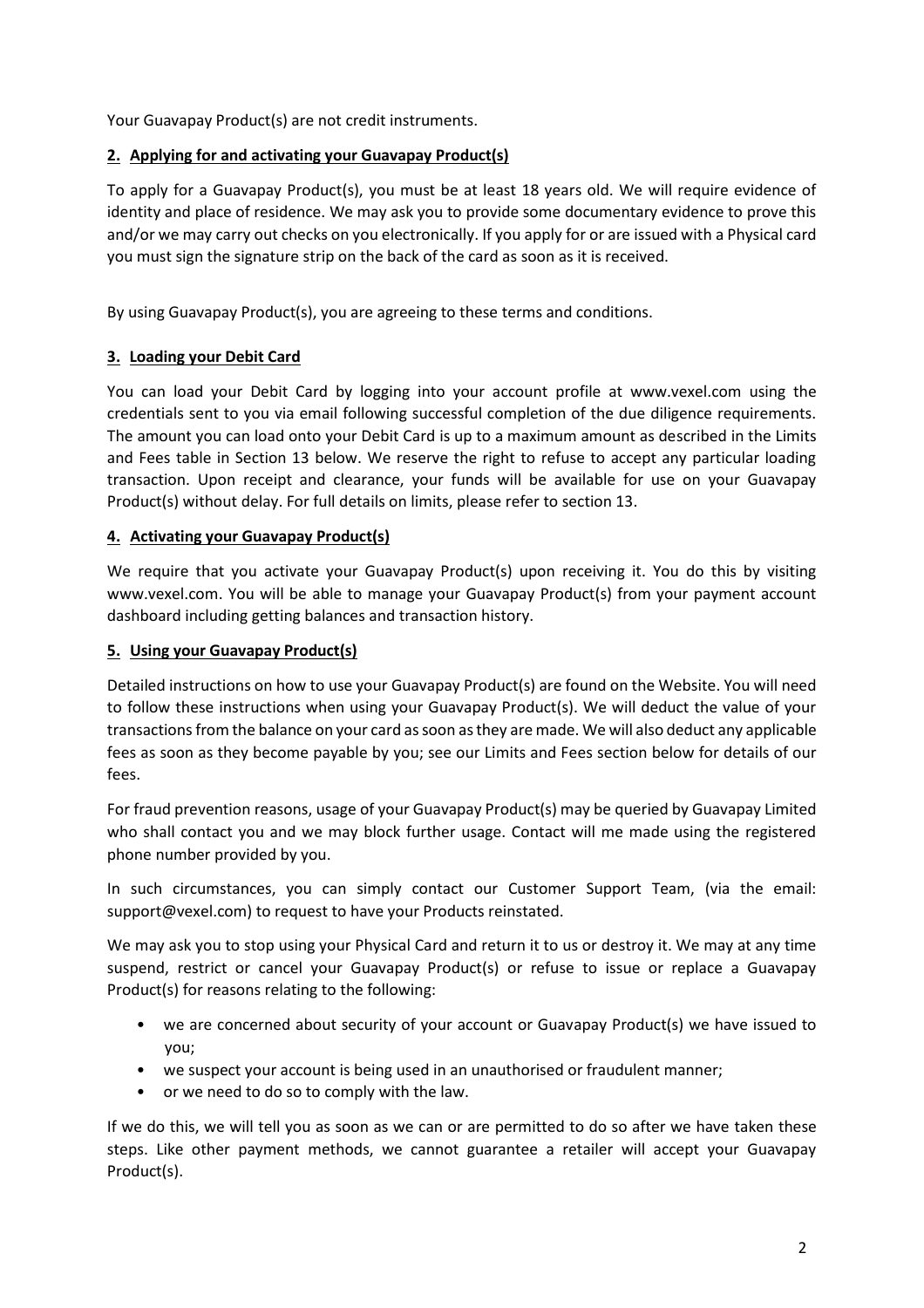We may also refuse to pay a transaction:

- if we are concerned about security of your Guavapay Product(s) or we suspect your Guavapay Product(s) is being used in an unauthorised or fraudulent manner;
- if sufficient funds are not loaded on your Physical Card at the time of a transaction to cover the amount of the transaction and any applicable fees;
- if we have reasonable grounds to believe that you are acting in breach of this Agreement;
- if we believe that a transaction is potentially suspicious or illegal (for example, if we believe that a transaction is being made fraudulently); or
- because of errors, failures (whether mechanical or otherwise) or refusals by merchants, payment processors or payment schemes processing transactions.

If we refuse to authorise a transaction, we will, if practicable, tell you why immediately unless it would be unlawful for us to do so. You may correct any information we hold and which may have caused us to refuse a transaction by logging onto your account on [www.vexel.com](http://www.vexel.com/) .

# **6. Authorising Transactions**

Subject to the features of the Guavapay Product(s) (which can be viewed at [www.vexel.com](http://www.vexel.com/)), the authorisation of a transaction can include authorising any single transaction, a series or recurring transactions (including transactions for an indefinite period) or pre-authorising future transactions of a certain or uncertain amount. Actual settlement amount may differ from the amount you have authorized during the transaction, for example in case of different exchange rates at the time of settlement with the Payment Scheme

A Guavapay Product(s) transaction will be regarded as authorised by you where you authorise the transaction by following the instructions provided by the merchant or retailer to authorise the transaction, which may include the following non exhaustive ways:

- a) entering your PIN or providing any other security code;
- b) providing the Guavapay Product(s) details and/ or providing any other details as requested;
- c) waving or tapping the Physical card over a contactless card reader;
- d) swiping or inserting the Physical card into a merchant terminal;
- e) signing a receipt provided by the merchant or retailer.

Authorisation for a transaction may not be withdrawn (or revoked) by you after the time it is received. However, the following transactions may be withdrawn if you give notice to the supplier (providing a copy of the notice to us):

- any transaction which is agreed to take place on a date later than the date it was authorised as long as notice was provided no later than the close of business on the business day before it was due to take place;
	- ^ we may charge you a fee if a transaction is revoked by you under this condition; please see our Limits and Fees table in Section 13 below.

We will pay the funds required by the retailer or merchant to cover the transactions authorised by you within three days of us receiving their request. A transaction instruction (the payment order) or request will be received as follows:

- for purchases and ATM transactions, at the time we receive the transaction instruction from the merchant acquirer or ATM operator;
- for other transactions which are communicated directly to us, at the time you ask us to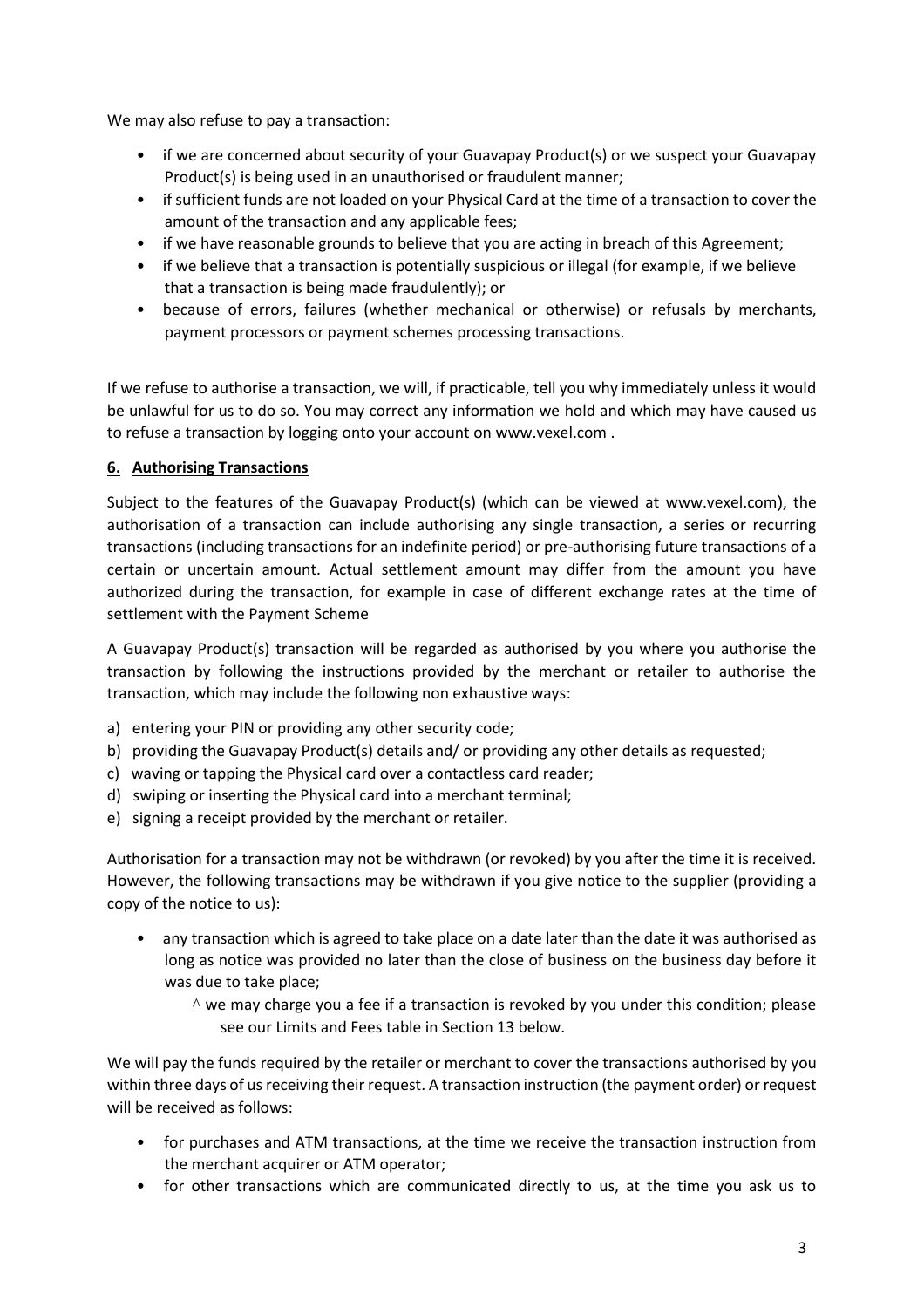complete the transaction.

The transaction instruction or request will be deemed to have been received by us on the following business day in the following instances:

- purchases and ATM transactions, we receive the transaction instruction from the merchant acquirer or ATM operator; or
- other transactions communicated directly to us, you ask us to complete the transaction after seven days.

### **7. Cancellation and expiry of your Guavapay Product(s)**

Your Guavapay Product(s) will be valid for the period ending on the expiry date as indicated on the front of your Debit Card. On the expiry date, your Debit Card will cease to function and you will have no further right to use it. This Agreement will terminate when your Debit Card expires unless you request or are issued with a replacement.

You have a legal right to cancel your Guavapay Product(s) up to 14 days after you purchase the Guavapay Product(s) without being charged the Redemption Fee - this 14-day period is known as the "Cooling-Off Period" without any penalty but subject to deduction of any fees incurred by us only in relation to transaction you have made.

Notwithstanding the above, where paying in a currency outside your Debit Card currency, a foreign currency fee will be charged.

Under these terms and conditions, you also have the right to cancel your Guavapay Product(s) at any time after the 14-day Cooling-Off Period without notice. You can do so by contacting our customer services by email a[t support@vexel.com](mailto:support@vexel.com) or by phone calling our 24/7 customer support phone number: +7 800 600 24 77. On receipt of your instruction, we will debut any outstanding transaction and deduct any applicable fees. You can then redeem your unused available funds as specified in clause 11 of this Agreement.

If you cancel your Guavapay Product(s), once all transactions and fees have been deducted, we will arrange for any unused funds to be refunded to you, see "Your Right to Redemption of Funds and Refunding of Transactions on Your Guavapay Product(s)" section below for further information. A redemption fee may be charged (see Limits and Fees section below) unless you have arranged to transfer any unused funds to another Guavapay Product(s) managed by us, or you cancel your Guavapay Product(s) within 14 days of receiving it.

We may also cancel this Agreement for any reason by giving you at least two months' notice:

- if your Guavapay Product(s) expire on a set date and we have not agreed to renew the Agreement;
- if you breach a provision of the Agreement, or repeatedly breach the Agreement and fail to resolve the matter in a timely manner;
- if you use (or allow someone else to use) your Guavapay Product(s) improperly, illegally or for criminal activity;
- if you act in a manner that is threatening or abusive to our staff, or any of our representatives;
- if you fail to pay fees or charges that you have incurred or fail to put right any shortfall.

We may also cancel the Agreement or suspend your Guavapay Product(s) or account immediately if we believe your Guavapay Product(s) are deliberately being used by you to commit fraud or for other illegal purposes. If we do this, we will tell you as soon as we are permitted to do so. If we cancel your Guavapay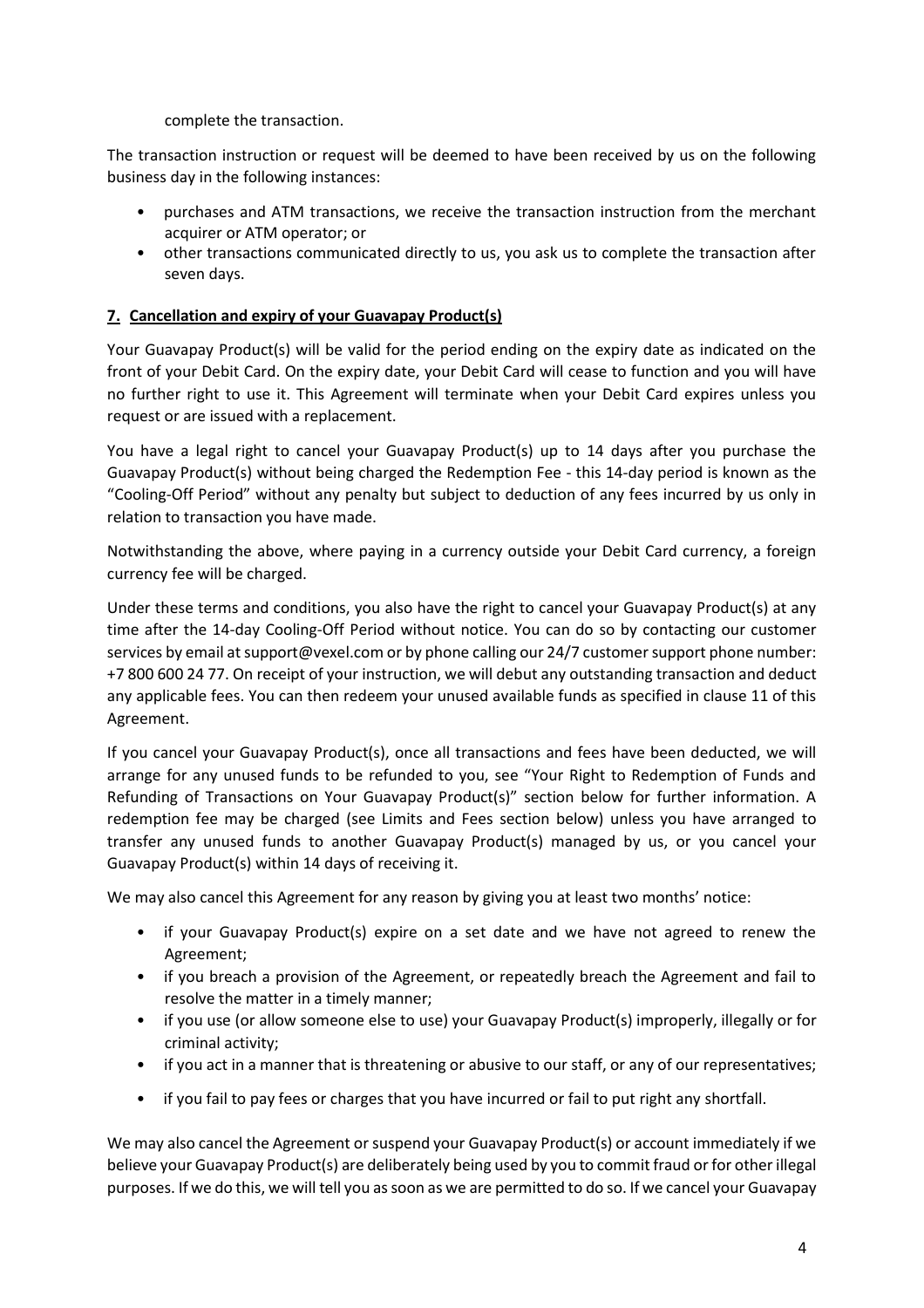Product(s), you must instruct us what to do with any unused funds within 3 months of the date we advise your Guavapay Product(s) are cancelled. If your Guavapay Product(s) are cancelled, we will immediately block your Guavapay Product(s) so they cannot be used. You will not be entitled to a refund of money you have already spent on transactions authorised, or pending or any fees for use of the Guavapay Product(s) before the Guavapay Product(s) are cancelled or expire. You can cancel your Guavapay Product(s) by contacting us and confirming that you have destroyed your Physical Card.

If you cancel your Guavapay Product(s), once all transactions and fees have been deducted, we will arrange for any unused funds to be refunded to you, see "Your Right to a Refund" section below for further information. A Refund Fee may be charged (see Limits and Fees section below) unless you have arranged to transfer any unused funds to another Guavapay Product managed by us, or you cancel your Guavapay Product(s) within 14 days of receiving it.

Your Guavapay Product(s) will be valid for 48 months from date of issue.

When we issue a replacement of a Guavapay Product(s) we may charge a fee. Please see section 13 for a summary of Limits and Fees.

# **8. Keeping your Guavapay Product(s) secure**

When you receive your Personal Identification Number (PIN), you must keep it safe and secure, you must keep it secret at all times. You should memorise the PIN, destroying the notification and never disclose the PIN or security information to anyone. If you suspect that someone else knows your PIN, you should change it as soon as possible. You can change your PIN to something more memorable at most ATMs (Physical card) by following the on-screen instructions.

We recommend that you check the balance on your Guavapay Product(s) regularly online by logging into your account profile at ww.vexel.com. Instructions of how to access your balance can be found by following this link [www.support.vexel.com.](http://www.support.vexel.com/) We will provide you upon request with your balance and a statement of recent transactions either by electronic means or on our secure webpage at any time. Your statement will show:

- information relating to each transaction which will enable it to be identified;
- the amount of the transaction shown in the currency in which the transaction was paid and the currency the transaction was debited to the account;
- the amount of charges for the transaction;
- the date the transaction is authorised or posted on to the account.

If a Guavapay Product is lost or stolen, you may be liable for:

- all losses incurred in respect of a transaction made by us which was not authorised by you, if you have acted fraudulently, or have intentionally or with gross negligence failed to comply with the obligations set out in this Clause 8 or you have not blocked your Debit Card and/or contacted us in a timely manner in accordance with Clause 9 below;
- i. where sub-clause 8 (i) does not apply, up to £35 of any losses incurred in respect of a transaction not authorised by you, where you have otherwise failed to comply with your obligations under this Clause 8.

### **9. Lost and stolen Guavapay Product(s) and unauthorised or incorrectly executed payments**

In the event of a lost or stolen Guavapay Product(s) you can block it immediately via phone by calling our 24/7 customer support number at +7 800 600 24 77. You may also contact us without undue delay to report the Guavapay Product(s) is lost or stolen or if the PIN or password is known to an unauthorised person or if you think that a transaction has been incorrectly executed by using the websit[e](https://guavapay.com/)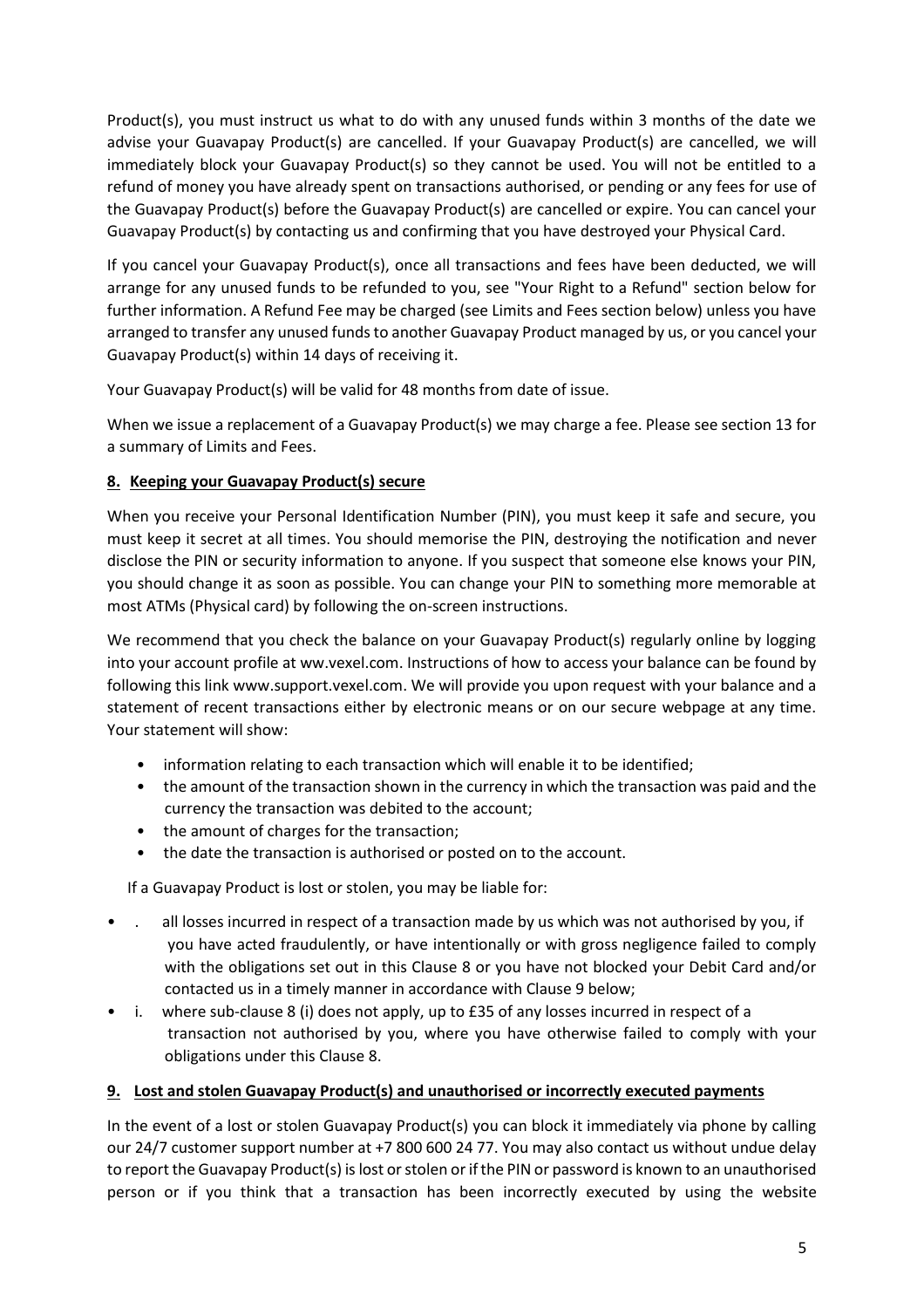<https://guavapay.com/> or by contacting us directly on [support@vexel.com.](mailto:support@vexel.com)

We will refund any incorrectly executed transaction immediately unless we have any reason to believe that the incident has been caused by a breach of this Agreement, gross negligence or we have reasonable grounds to suspect fraudulent activity, however you may bear the loss, up to £35 or euro equivalent in total, if the transaction results from the use of a lost or stolen Guavapay Product(s).

However, if the investigations show that any disputed transaction was authorised by you, or you have acted fraudulently or with gross negligence (for example by failing to keep your Guavapay Product(s) or PIN secure), you will be liable for any loss we suffer because of the use of the Guavapay Product(s).

# **10. Our Liability**

We will not be liable for any loss arising from:

- any cause which results from abnormal or unforeseen circumstances beyond our control, consequences which would have been unavoidable despite all our efforts to the contrary; or
- a retailer refusing to accept your Guavapay Product(s); or
- our compliance with legal and regulatory requirements;
- loss or corruption of data unless caused by our wilful default.

We are also not liable for:

- business interruption, loss of revenue, goodwill, opportunity, or anticipated savings;
- any indirect or consequential loss;
- the goods or services that are purchased with your products;
- you or an additional cardholder or ring holder acting with:
	- i. undue delay;
	- ii. fraudulently; or
	- iii. gross negligence

### **11. Your Right to Redemption of funds and Refunding of transactions on Your Guavapay Product(s)**

### Redeeming the funds on your Guavapay Card

You have the right to redeem the funds on your Guavapay Card at any time in whole or in part, before the termination date (and thereafter only in full).

To do so, please contact customer support at +7 800 600 24 77 or [support@vexel.com.](mailto:support@vexel.com) We may also charge a redemption fee if one of the following circumstances applies:

- you are requesting redemption before termination or expiry of this Agreement;
- you cancel this Agreement before any agreed termination or expiry date; or
- you request redemption more than one year after the date of termination or expiry of this Agreement.

We will not redeem the value of the funds on your Guavapay Product(s) to you if your request for redemption of the funds is more than six years after the date of termination or expiry of this agreement.

Please see section 13 for a summary of Limits and Fees including redemption fees.

### Refunding Transactions

You may be entitled to claim a refund in relation to transactions where:

• the transactions were not authorised under this Agreement;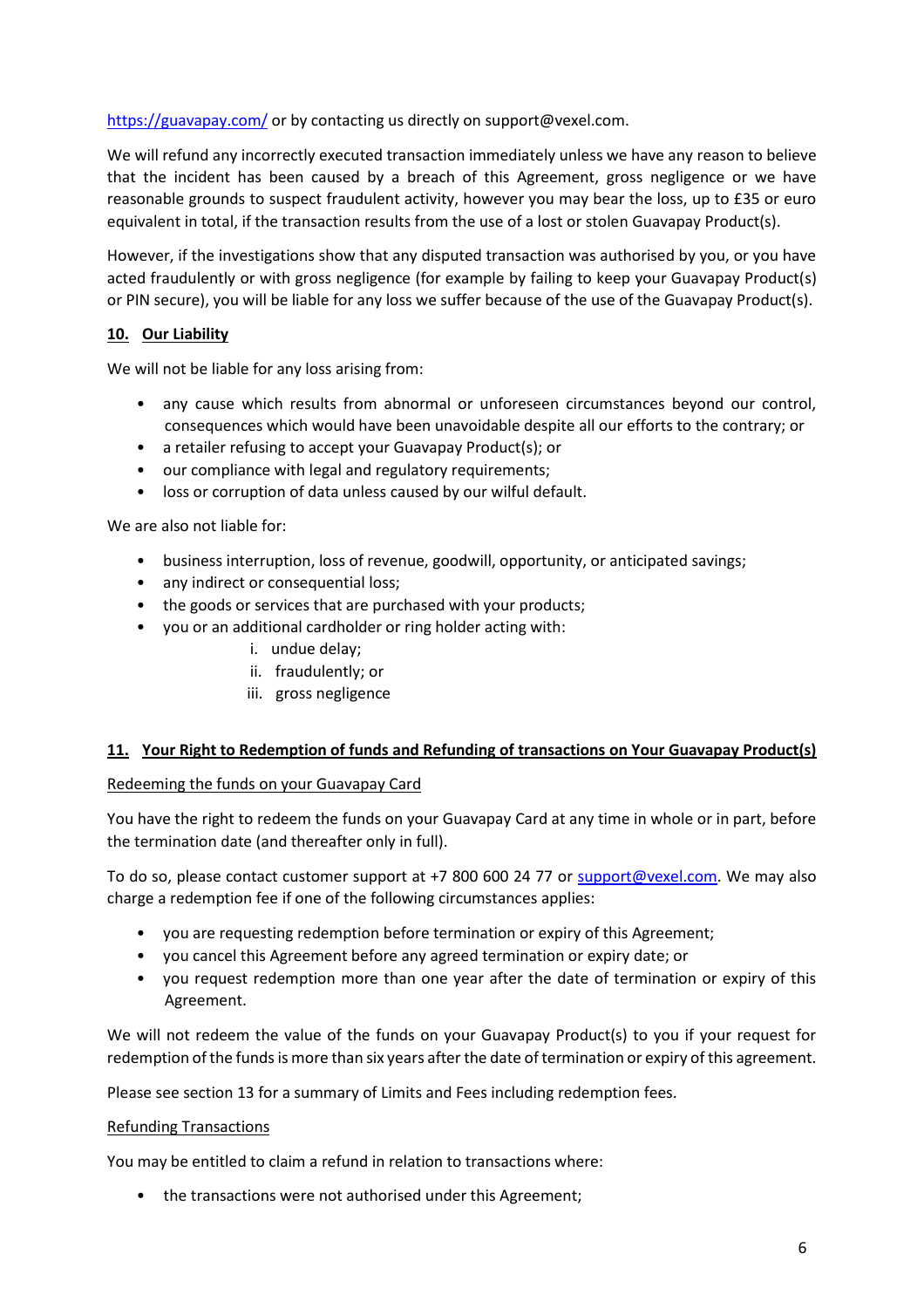- we are responsible for a transaction which was incorrectly executed and notified to us in accordance with section 10 above;
- a pre-authorised transaction did not specify the exact amount at the time of its authorisation and the amount charged by a supplier is more than you could reasonably have expected taking into account normal spending patterns on the Guavapay Product(s) or the circumstances of the transaction.

A claim for a refund in the circumstances set out above will not be accepted if the amount of the transaction was made available to you at least four weeks before the transaction date.

If you believe that a transaction has been incorrectly executed or was not authorised by you, you must inform us immediately by calling our 24/7 customer services phone number +7 800 600 24 77. Failure to notify us immediately on becoming aware or, in any event, within 13 months from the date of the unauthorised or incorrectly executed transaction will result in you losing your entitlement to have the matter corrected.

We will arrange an electronic transfer to a bank account nominated by you and held by you. However, to enable us to comply with our legal obligations, we may ask you to provide us with certain information before we can process your refund request.

# **12. Changes to these Terms**

We may change these terms at any time by notifying you by e-mail or other agreed means at least two months before the change is due to take effect. The up-to-date version of the Guavapay Debit Union Pay International Programme Terms and Conditions will always be available on the Website. The change will automatically take effect and you will be taken to have accepted the notified change unless you tell us that you do not agree to the change. In that event, we will treat that notice as notification that you wish immediately to terminate. In such circumstances we will refund any balance on the Guavapay card in accordance with section 10 above and you will not be charged a Refund Fee.

For transactions made outside of your Debit Card currency, we will charge a fixed currency conversion fee. Details of the fee for your product can be found in section 13. Limits and Fees. The rate used for conversion will be based on the Union Pay International conversion rate applicable at the time the transaction is processed. Details of Union Pay International conversion rates can be found at [https://www.unionpayintl.com/cardholderServ/serviceCenter/rate2ianguage5en .](https://www.unionpayintl.com/cardholderServ/serviceCenter/rate?language=en) The way in which your transaction rate is calculated is the day when your transaction was authorised by you.

The exchange rate changes during the day and is not fixed by us and we are not responsibie and cannot guarantee that you wiii receive a favourabie exchange rate. Changes in exchange rates can occur immediateiy and without notice. You can compare the rate appiied to your transaction with the rates published by the European Central Bank ("ECB") using this iink[:https://www.ecb.europa.eu/stats/policy and exchange rates/euro reference exchange rates/htm](https://www.ecb.europa.eu/stats/policy_and_exchange_rates/euro_reference_exchange_rates/html/index.en.html) [l/index.en.html.](https://www.ecb.europa.eu/stats/policy_and_exchange_rates/euro_reference_exchange_rates/html/index.en.html)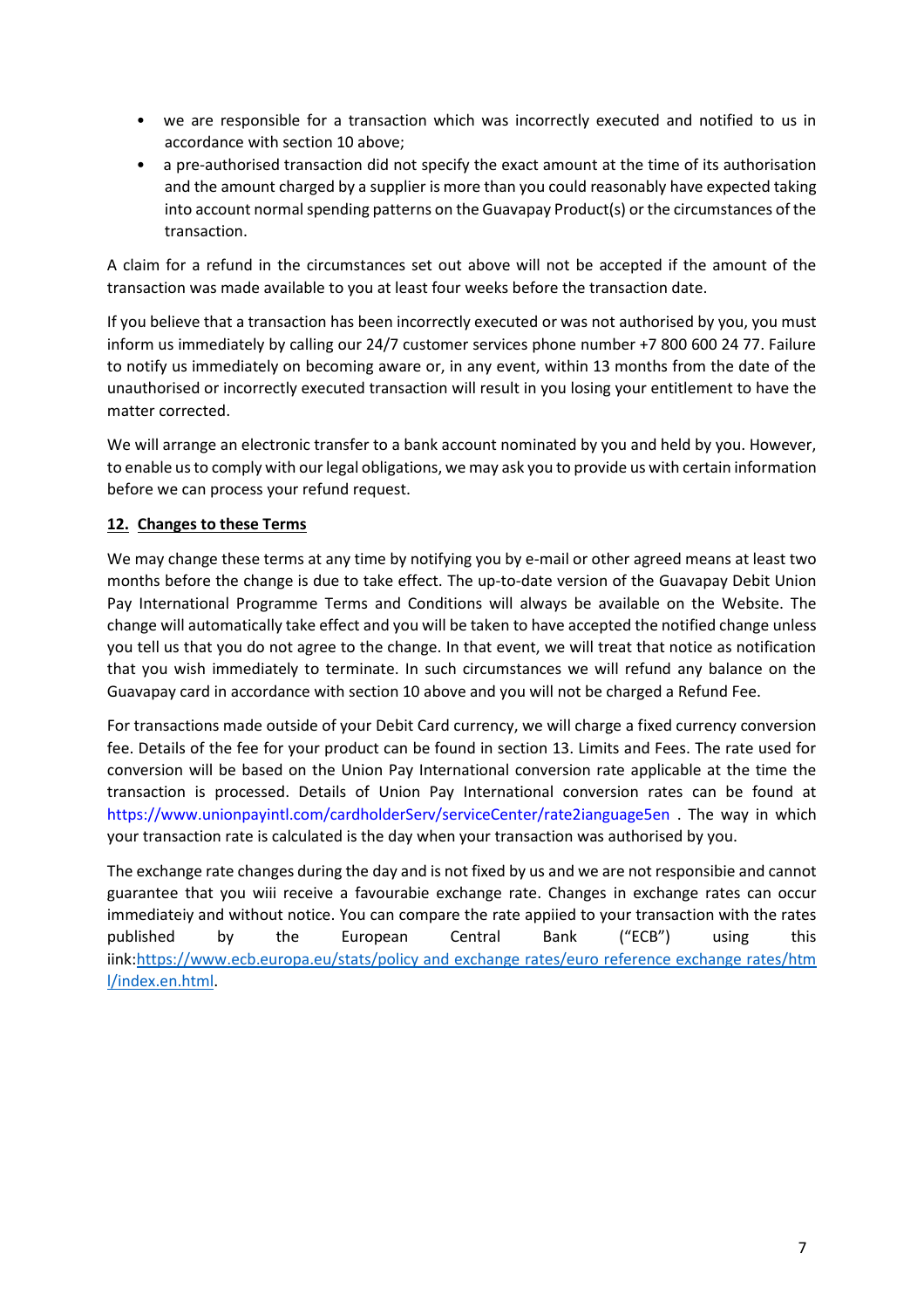# **13. Limits and Fees**

We do not charge any fees for checking your online balance and transactions. The table below shows any limits (where applicable) and fees:

### **Fees**

| <b>Administration Fees</b>                                | EUR                  |
|-----------------------------------------------------------|----------------------|
| Card issue and activation                                 | 100.00               |
| Monthly Fee                                               | 5.00                 |
| Card renewal                                              | 100.00               |
| Card cancellation / redemption                            | 0                    |
| Card replacement                                          | 15.00                |
| <b>Load Fees</b>                                          | <b>EUR</b>           |
| Bank Transfer (Guavapay account <sup> O</sup><br>holders) |                      |
| International Bank Deposit                                | 15.00                |
| <b>Transactional Fees</b>                                 | <b>EUR</b>           |
| <b>UK Purchase Transaction</b>                            | 0                    |
| UK ATM Withdrawal                                         | 1.5% Min 3.00 Eur    |
| <b>Overseas Purchase Transaction</b>                      | 0                    |
| Overseas ATM Withdrawal                                   | 1.5% Min 3.00 Eur    |
| Foreign Exchange Fees                                     | <b>EUR</b>           |
| <b>Currency Conversion</b>                                | 2% on interbank rate |

#### **Limits**

| <b>Loads &amp; Transfers</b> | <b>Standard</b> | <b>Premium</b> |
|------------------------------|-----------------|----------------|
|                              | <b>EUR</b>      | <b>EUR</b>     |
| Maximum single load value    |                 |                |
| Maximum daily load value     | 3,000.00        | 10,000.00      |
| Maximum weekly load value    |                 |                |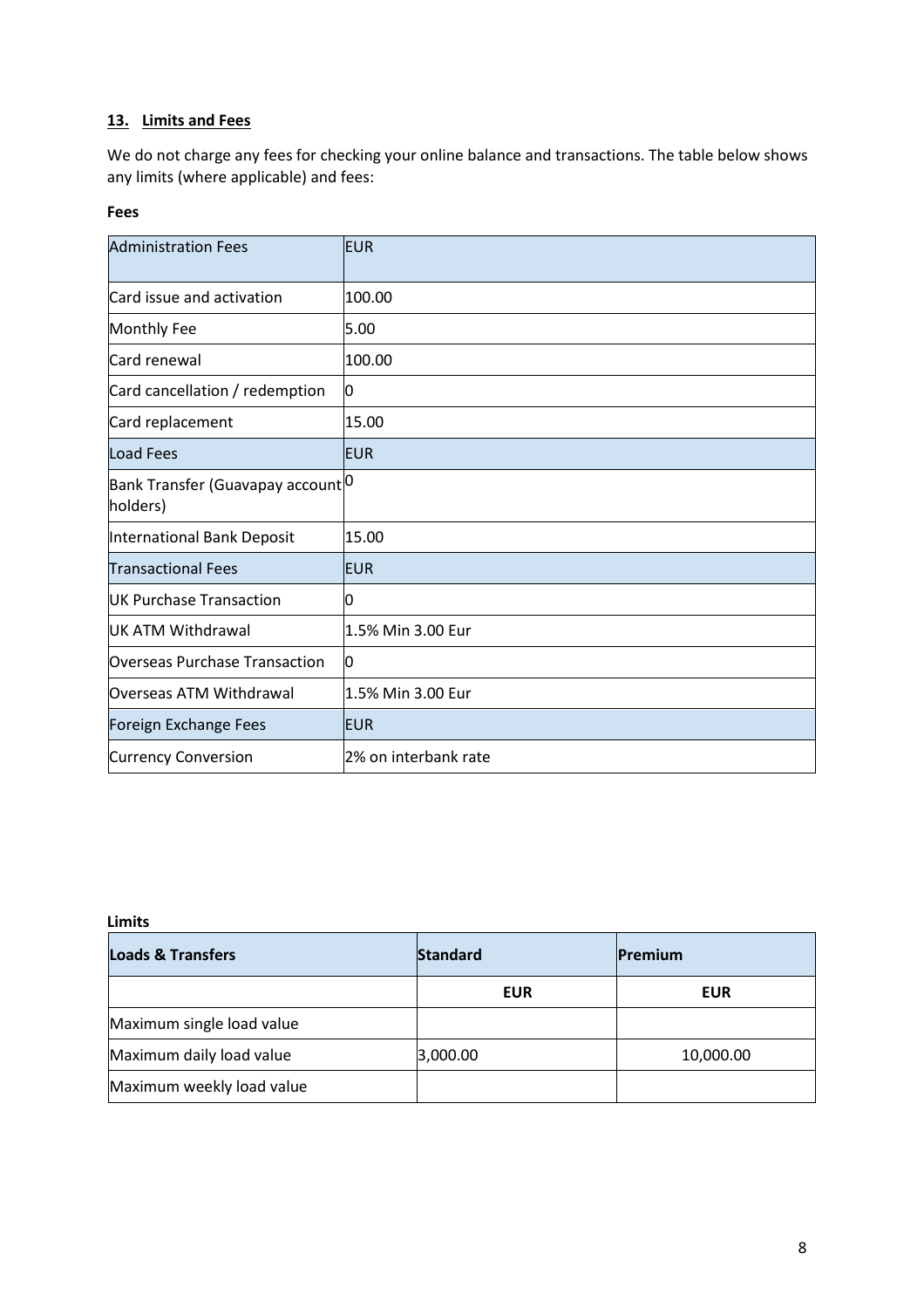| Maximum monthly load value       | 35,000.00 |              |
|----------------------------------|-----------|--------------|
| Maximum annual load value        |           | 1,000,000.00 |
| Maximum daily number             |           |              |
| Maximum monthly number (30 days) |           |              |
| Maximum card-to-card transfer    |           |              |
| Minimum single load value        |           |              |

| <b>E-Commerce Purchase</b>                                           | <b>EUR</b> | <b>EUR</b> |
|----------------------------------------------------------------------|------------|------------|
| Maximum single daily transaction value                               | 700.00     | 5,000.00   |
| Maximum daily value                                                  | 2,100.00   | 8,000.00   |
| Maximum daily number                                                 |            |            |
| Minimum single transaction value                                     |            |            |
| Maximum cumulative spend over 30 days<br>(Monthly Transaction Limit) | 8,400.00   | 32,000.00  |

| <b>E-Commerce Purchase (non authenticated)</b>                       | <b>EUR</b> | <b>EUR</b> |
|----------------------------------------------------------------------|------------|------------|
| Maximum single daily transaction value                               |            |            |
| Maximum daily value                                                  | 100,00     | 100,00     |
| Maximum daily number                                                 |            |            |
| Minimum single transaction value                                     |            |            |
| Maximum cumulative spend over 30 days<br>(Monthly Transaction Limit) | 300        | 300        |

| <b>ATM Transactions</b>              | <b>EUR</b> | <b>EUR</b> |
|--------------------------------------|------------|------------|
| Maximum daily value                  | 1,000.00   | 2,000.00   |
| Maximum daily number                 |            |            |
| Maximum monthly value                | 2,000.00   | 4,000.00   |
| Maximum monthly number (30 days)     |            |            |
| Maximum single ATM transaction value | 500.00     | 1,000.00   |
| Minimum single ATM transaction value |            |            |

| Card validity before upgrade- in months |  |
|-----------------------------------------|--|
|-----------------------------------------|--|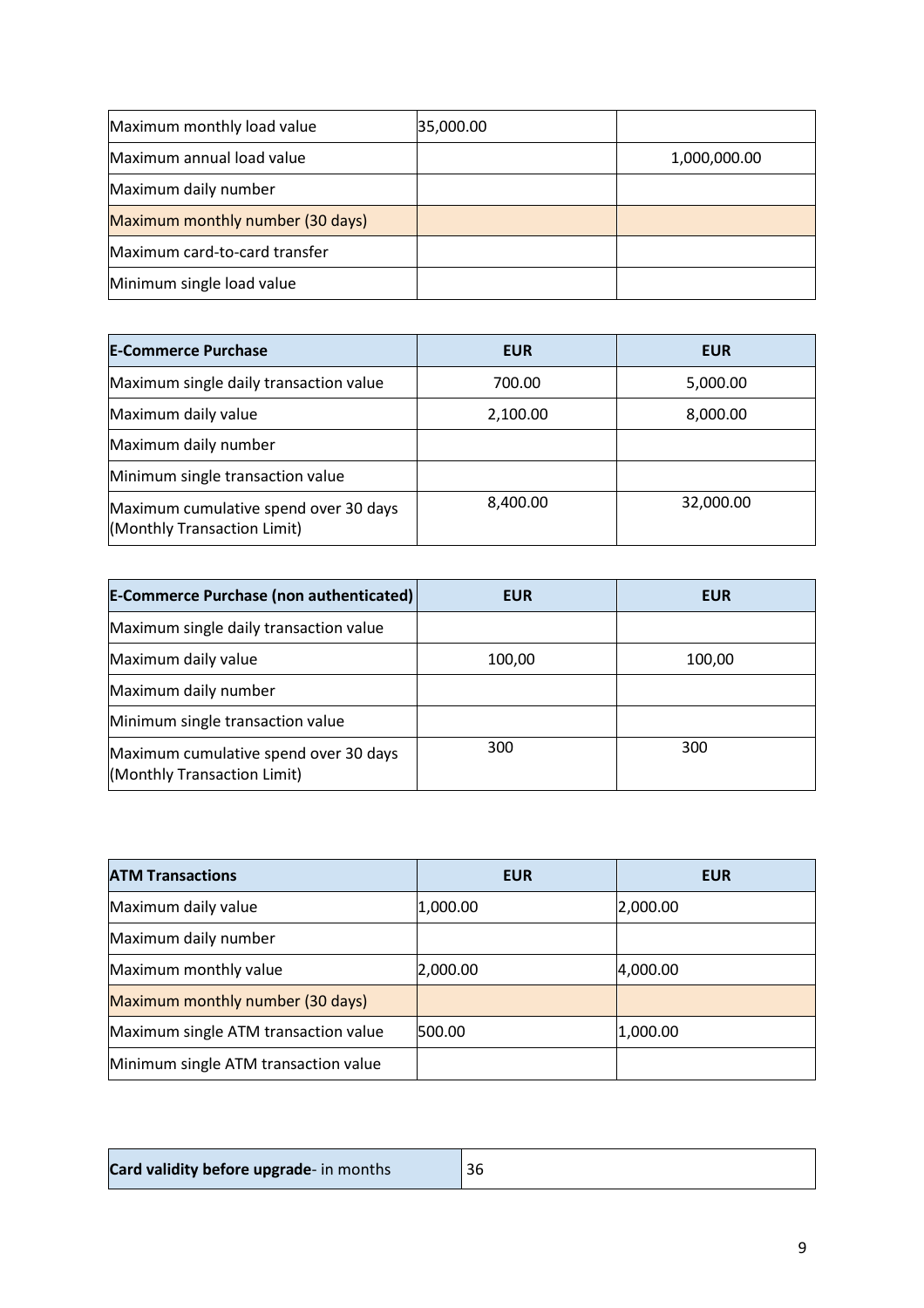When you use your Guavapay Physical Card at an ATM, you may also be subject to applicable fees, surcharge rules and regulations of the relevant ATM, or other financial institution or association. If we decide to increase or impose any new fees, we will notify you by at least one month before any changes take effect by posting the change to our website. Authorisation will be requested for all transactions at the time of each transaction. In the unlikely event, for any reason whatsoever, a transaction is completed when there are insufficient funds on the Guavapay card for that transaction (a "Shortfall"), the Shortfall shall be reimbursed by you unless it is due to an error on the part of the retailer where the Guavapay Product(s) was presented; in this circumstance we may seek the Shortfall from the retailer.

You agree that once we make this Shortfall known to you, you will repay the Shortfall amount. We may charge the amount of the shortfall from any other Guavapay Product(s) or Payment Accounts that you hold with us, to any other payment method which you may designate at that time, or against any funds which you may subsequently load onto your Guavapay card or on any additional Guavapay Product(s) ordered by you. Until we are reimbursed the Shortfall amount, we may suspend your Guavapay account and any Guavapay Product(s) connected to you. In addition, we reserve the right to charge you an Administration Fee for each transaction that you make using your Guavapay Product(s) that results in a Shortfall or increases the Shortfall amount on your Guavapay card.

# **14. Your Details**

You must let us know as soon as possible if you change name, address, phone number or e-mail address. If we contact you in relation to your Guavapay Product(s), for example, to notify you that we have cancelled your Guavapay Product(s) or to send you a refund by cheque, we will use the most recent contact details you have provided to us. Any e-mail to you will be treated as being received as soon as it is sent by us. We will not be liable to you if your contact details have changed and you have not told us.

### **15. Data Protection**

In purchasing the Guavapay Product(s) on the Website and using it, you agree that we can use your personal information in accordance with our Privacy Policy. Our Privacy Policy is set out on our Website and accessible following this link [https://guavapay.com/privacy-policy?language=en.](https://guavapay.com/privacy-policy?language=en) It includes details of the personal information that we collect, how it will be used, and who we pass it to. You can tell us if you don't want to receive any marketing materials from us.

### **16. Disputes with Retailers**

If you have any disputes about purchases made using your Guavapay Product(s), you should settle these with the person you bought the goods or services from. We are not responsible for the quality, safety, legality or any other aspect of any goods or services purchased with your Guavapay Product(s). Please note that once you have used your Guavapay Product(s) to make a purchase we cannot stop that transaction.

# **17. Communication**

If you have an enquiry relating to the Guavapay Debit Union Pay International programme or Guavapay Product(s), you can email us at [support@vexel.com.](mailto:support@vexel.com) We will deal with your enquiry promptly. If your Guavapay Product(s) has been lost or stolen, call us our 24/7 customer support number +7 800 600 24 77. Calls are charged at your local call rate.

### **18. Complaints**

The Guavapay Debit Union Pay International programme is issued by Guavapay Limited. If you are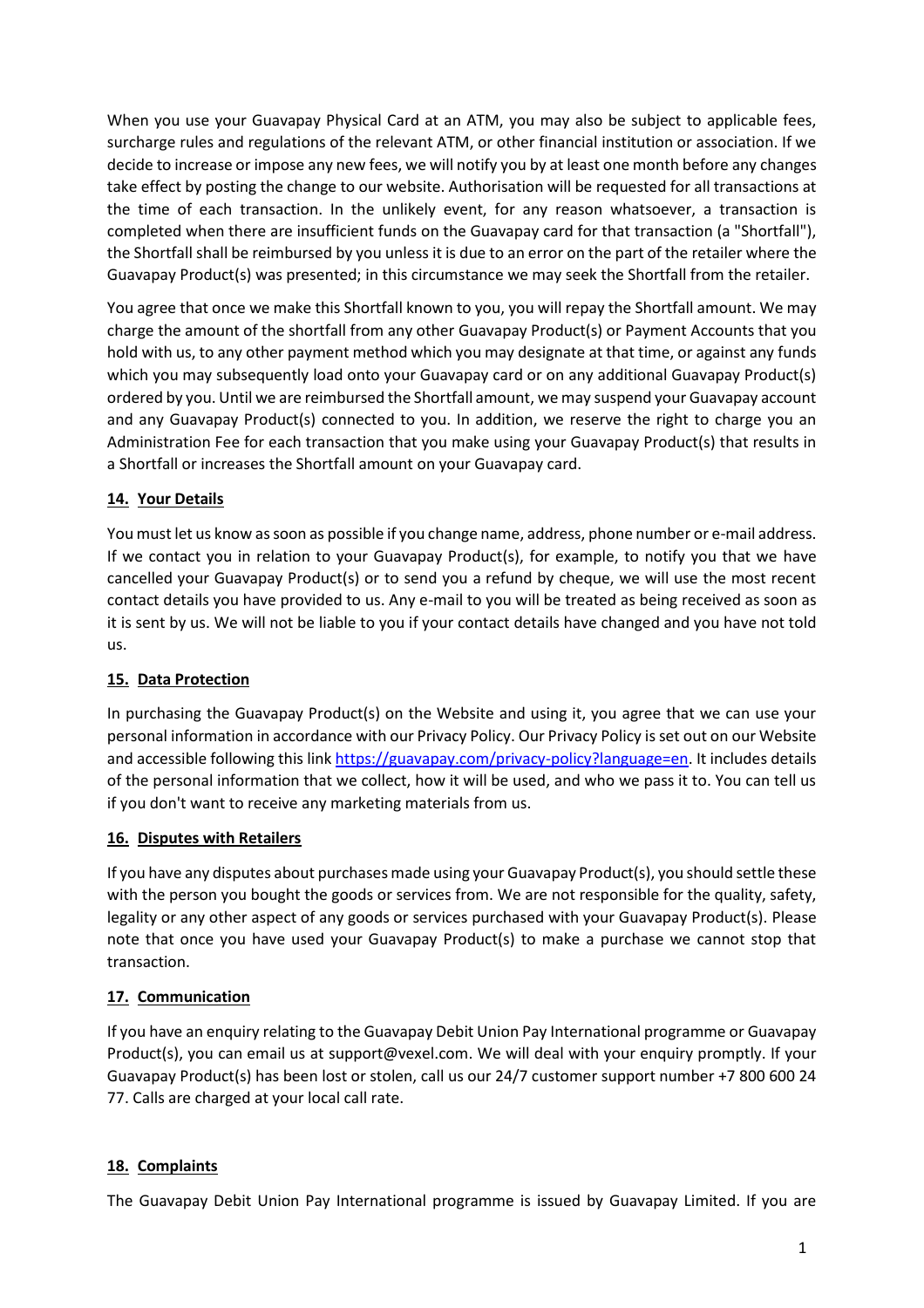unhappy in any way with your Guavapay Product(s) or the way it is managed, you can request a copy of our complaint policy by emailing us at [compliance@vexel.com.](mailto:compliance@vexel.com) Any complaints you have will be dealt with quickly and fairly. You may be able to take unresolved complaints to the Financial Ombudsman Service (FOS), South Quay Plaza, 183 Marsh Wall, London E14 9SR. or online a[t https://www.financial](https://www.financial-ombudsman.org.uk/contact-us/complain-online)[ombudsman.org.uk/contact-us/complain-online](https://www.financial-ombudsman.org.uk/contact-us/complain-online) or by email or phone at [complaint.info@financial](mailto:complaint.info@financial-ombudsman.org.uk)[ombudsman.org.uk](mailto:complaint.info@financial-ombudsman.org.uk) or +44 (0) 800 023 4567.

# **19. Compensation**

The Guavapay Debit Union Pay International Programme is an electronic money product is a product regulated by the Financial Conduct Authority. No compensation scheme exists to cover losses claimed in connection with the Guavapay Debit Union Pay International Programme. This means that in the unlikely event that Guavapay Ltd becomes insolvent, your funds may become valueless and unusable and as a result you may lose your money.

The Guavapay Debit Union Pay International Programme is an electronic money product and although it is a product regulated by the Financial Conduct Authority, it is not covered by any Financial Services Compensation Scheme. No compensation scheme exists to cover losses claimed in connection with the Guavapay Debit Union Pay International Programme. This means that in the unlikely event that Guavapay Limited becomes insolvent, your funds may become valueless and unusable and as a result you may lose your money.

# **20. Assignment**

We may assign the benefit and burden of these terms and conditions to another company at any time, on giving you two months' prior notice of this. If we do this, your rights will not be affected.

# **21. Transfer to a new Debit Product**

We may transfer your unused balance to a new Debit Reloadable Product provided by a Debit Product issuer other than Guavapay Limited at any time. Before we do this, we will give you two months' notice of the new Debit Reloadable Product arrangements and the new Debit Reloadable Product terms and conditions. Unless you advise us within the two-month period that you do not want a new Debit Reloadable Product from the new Debit Reloadable Product issuer, you agree that we can automatically transfer the unused balance on your Guavapay Debit Union Pay International Programme to a new Debit Reloadable Product provided by the new Debit Reloadable Product issuer.

# **22. Governing Law**

This Agreement is concluded in English and shall be governed and construed in accordance with the laws of England and Wales. All communications with you will be in English. In relation to any legal action or proceedings to enforce this Agreement we and you irrevocably submit to the exclusive jurisdiction of the English courts and waive any objection to proceedings in such courts.

# **23. Fund Protection**

As a responsible e-money issuer Guavapay Limited ensures that once it has received your funds they are deposited in a secure account, specifically for the purpose of redeeming transactions made by your Guavapay Product(s). In the event that Guavapay Limited becomes insolvent, funds that you have loaded which have arrived with and been deposited by Guavapay Limited are protected against the claims made by creditors.

### **25. Guavapay Debit Union Pay International programme issuer**

The Guavapay Debit Union Pay International programme is issued by Guavapay Limited pursuant to a